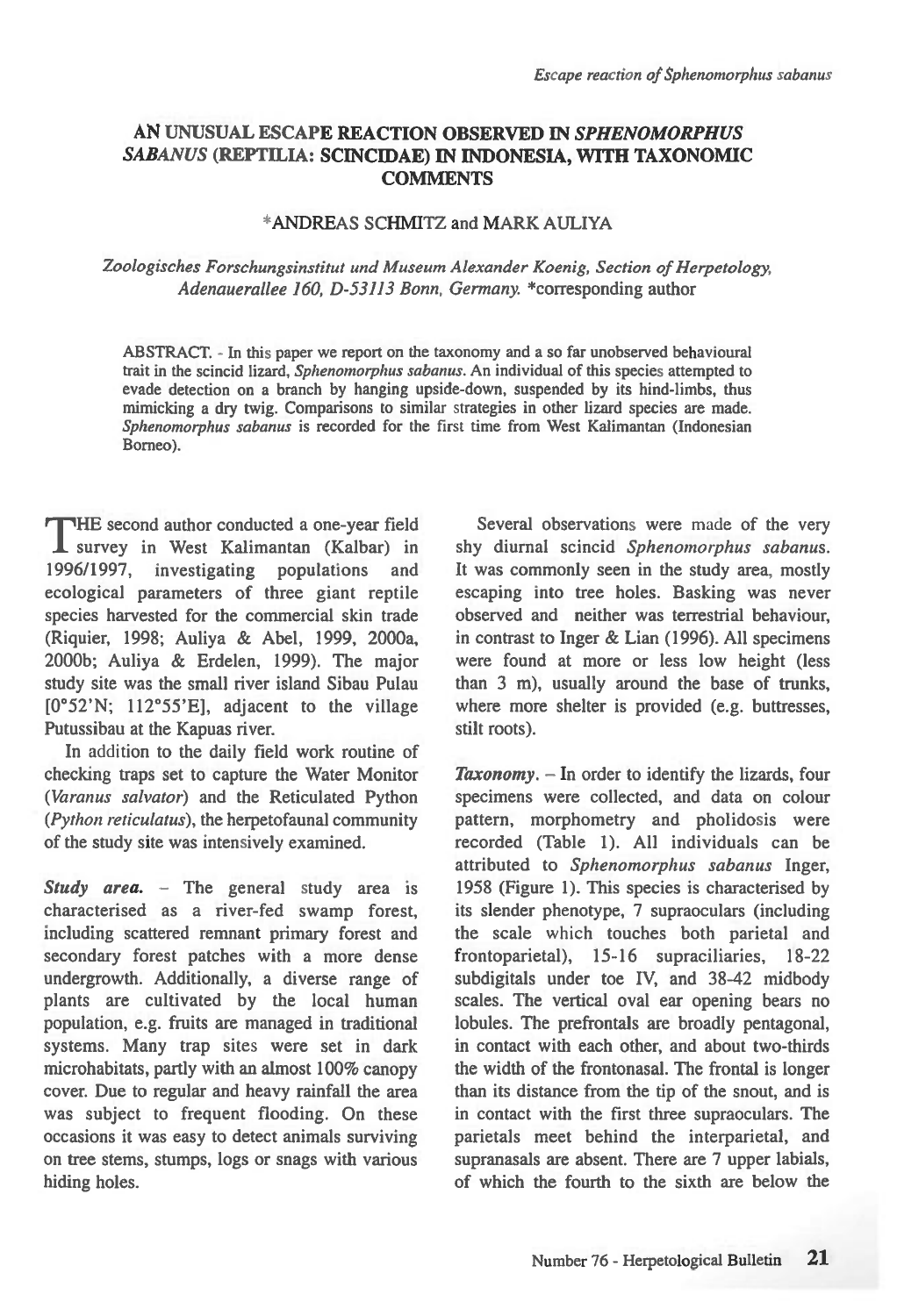eye. Six infralabials are present, as well as three pairs of chin shields. The colour in life is quite distinct, and the typical orange flush on the flanks of males is well expressed. Preserved specimens are greyish-brown dorsally with indistinct darker patches. A dorsolateral black streak or row of black spots, as well as a black cervical spot, is absent. All four specimens possess distinct barred labials, the darker ones always wider than the lighter ones. The temporal region is mottled black, and the ventral surface is always cream-coloured.

The specimens could be distinguished from sympatric *Sphenomorphus* spp. by the following combination of characters: from S. hallieri, S. alfredi, S. shelfordi, S. stellatus, S. tenuiculus and *S. buttikoferi* by more than 4 supraoculars; from S. maculicollus by 7 instead of 8 supraoculars, as well as more midbody scalerows (38-42 compared with 36), from S. kinabaluensis and *S.* murudensis by more midbody scale-rows (38-42 against 32-35 respectively 30-32), from *S.* multisquamatus by a lower number of midbody scale rows (38-42 against 42-49). Furthermore, the specimens differ from *S.* haasi by the lack of a dark dorsum with scattered, small and whitish spots, and from S. cyanolaemus by lacking the dark dorsolateral band, which begins behind the eye in the latter species.

According to a provisional checklist of Borneo and Palawan reptiles (Iskandar, unpublished), at least 16 species of Sphenomorphus are recognised. Major herpetofaunal surveys are still largely confined to Sarawak and Sabah, Malaysian Borneo (Das, 1995), thus documented records in Kalimantan are scarce. One example is Sphenomorphus hallieri, which was recorded from Putussibau by de Rooij in 1915 (Bacon, 1967). Sphenomorphus sabanus is therefore recorded herein for the first time from West Kalimantan.

Behavioural observations. — One individual was captured for the purpose of obtaining additional photographs. At night the specimen was positioned on a branch of a small Guava tree (Psidiwn guajava). This tree did not have any wooden structures providing sufficient shelter. In the spotlight of a torch, the animal attempted to escape by running away along the branch. Instead of letting itself drop to the ground as is typical for other tree-dwelling species (discussed below), the lizard tried to escape, by hanging itself in a `hanging-head-over-position, remaining attached to the branch only with its hind-leg claws. In this position it resembled a small dry branch (Fig. 2). After remaining motionless for several moments, the lizard fled along the branch.

This peculiar behaviour was also observed by several residents in West Kalimantan. including one of the second author's highly trained field assistants. In order to check and confirm this, photographs of Bornean scincids, agamids and monitor lizards were presented to these forest villagers, and all persons consistently selected scincids.

So far, similar postures have only been observed in Malagasy Leaf-tailed Geckos,

| ZFMK-<br>Catalogue-<br>Number | No. Supra<br>oculars | Parietals in<br>contact with<br><b>Supraoculars</b> | No.<br>Midbody-<br>scales | No. Scales<br>under<br>Toe IV | SVI- | TL     |
|-------------------------------|----------------------|-----------------------------------------------------|---------------------------|-------------------------------|------|--------|
| 65782                         |                      | yes                                                 | 39                        | 22/21                         | 5.3  | 9.3(R) |
| 65783                         |                      | yes                                                 | 40                        | $-1-$                         | 5.0  | $\,$   |
| 65784                         |                      | yes                                                 | 39                        | 19/20                         | 5.5  | ÷.     |
| 65785                         |                      | yes                                                 | 41                        | 21/21                         | 5.5  | 7.5(R) |

**Table 1.** Morphology and pholidosis of Sphenomorphus sabanus from West Kalimantan. SVL: Snout-vent length; TL: Tail length; R: regenerated tail. Measurements in cm.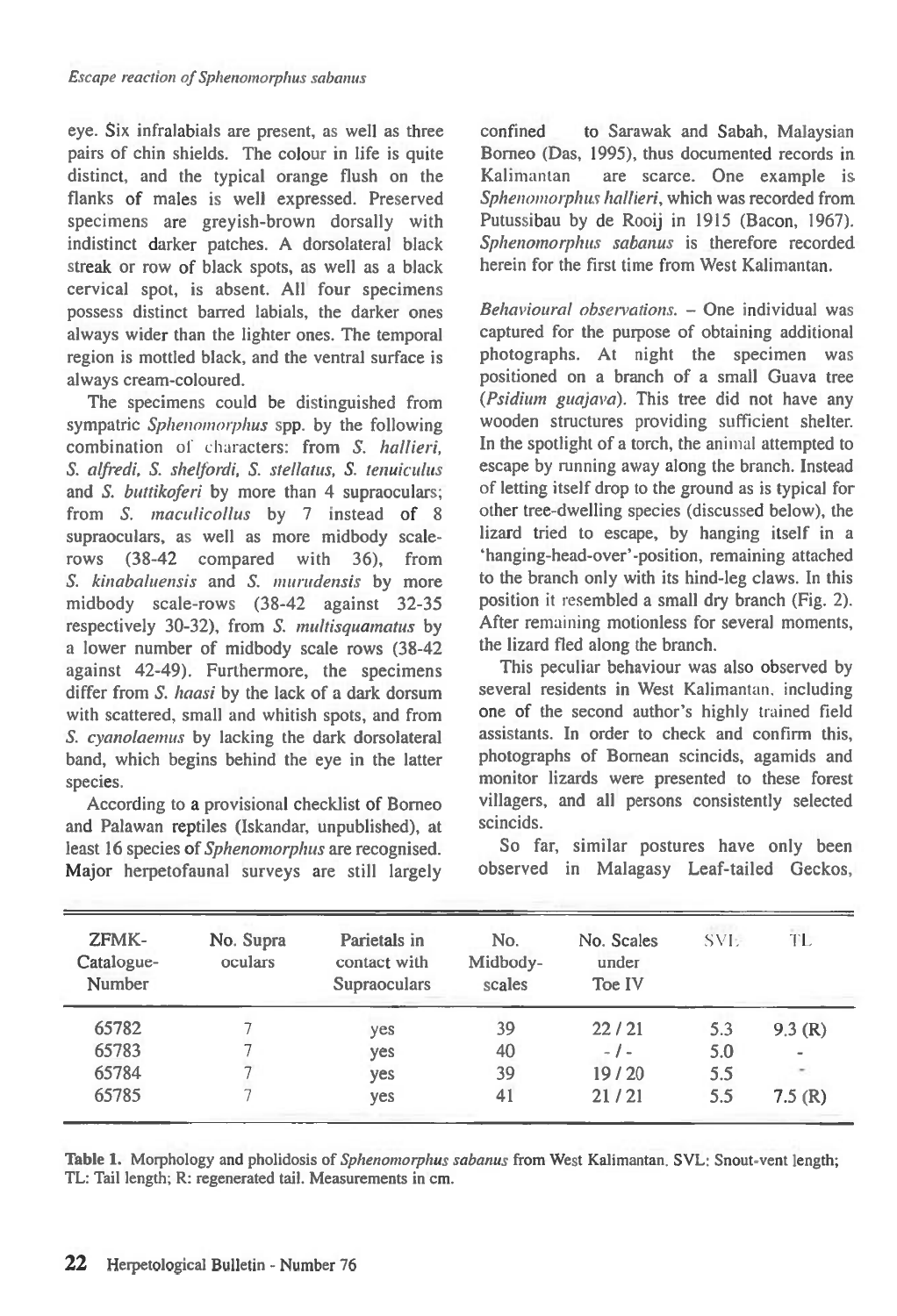*Uroplatus phantasticus / ebenaui* group, where 'hanging-head-over-behaviour' has been described (Böhme & Henkel, 1995). Males cling with their hind-legs to a twig in a hanging position with their head pointing downward. In this position they 'display' their leaf-mimicking tails. The body might also resemble some leaf structure, though it is not obvious, whether this can be considered as a startle behaviour, or a natural resting position, as this observation was also made during the night.

A further example was observed in *a Cyrtodactylus* sp. (Malkmus, 1988). The gecko displayed an akinesis also clinging with its hindclaws to the bark of a tree trunk, in a more or less hanging-back-over'-position. Malkmus (I.c.) suggests that this posture could mimic that of a looper (Geometridae).

Reports of this escape mode in reptiles are scarce. Instead, many reptiles show distinct defensive or anti-predator strategies, e.g. snakes that display red tails like *Cylindrophis* spp. or *Maticora* spp. (= aposematic colouration), snakes that feign death *(Heterodon spp., Hemachatus haemachatus, Natrix* spp.), or crypsis displayed in a perfect evolved manner e.g. geckos within the genus *Rhacodactylus* spp., or African Twig Snakes *(Thelotornis* spp.). Some even react with a reflexive bleeding, a chemical anti-predator mechanism, known in iguanids in North *America (Phrynosoma* spp.). Also well known is the acoustic defensive mode demonstrated in *Crotalus* spp. and *Echis* spp. Some lizards are even armoured with spines or horns, e.g. *Moloch horridus* and *Phrynosoma cornutum.* Intimidation display is exemplified by *Chlamydosaurus kingii.* Some more heavybodied reptiles even drop from the canopy and riverine vegetation into the water, in order to escape from predators, e.g. *Iguana iguana, Hydrosaurus* spp. (Porter, 1972; Stiling, 1996).

Escape by means of running away is generally practised among all animals. Some exclusively arboreal reptiles even developed a gliding flight supported by skin appendages on body and limbs. These distinct morphologies may also contribute to a successful escaping behaviour from potential predators. Examples within the Sauria are represented by *Draco* spp. (Agamidae), *Ptychozoon* spp., *Cosymbotes* spp., *Uroplatus fimbriatus* (all Gekkonidae), and the African lacertid, *Holaspis guentheri* (e.g. Tweedie, 1949; Schiøtz & Volsøe, 1959; Tiwari, 1961; Klingel, 1965; Herrmann, 1986; Kiew, 1987).

Other reptiles for which 'flight' has been observed, include the agamids *Bronchocoela cristatella,* and *Calotes* spp., *Anolis* spp. (Iguanidae), some *Dendrelaphis* spp. (Colubridae), and the well-known tree snakes *(Chrysopelea* spp.) (e.g. Shelford, 1906; Hediger, 1932; Reid, 1958; Herrmann, 1986). The latter examples lack morphological adaptations for gliding flight. Instead, all are capable of flattening their bodies considerably, in order to increase the carrying surface during the 'flight', or when 'falling' from arboreal structures. This 'flight' behaviour is exclusively related to arboreal taxa. Herrmann (l.c.) and Lazell (1987) observed that 'gliding' flights were also practised, when individuals of *Ptychozoon kuhli* and *Draco* sp. were pursued. 'Flight' as an active response to predators in snakes is described by Ford & Burghardt (1993).

Apart from this escape behaviour, Hediger (1932) observed on several occasions *that 'Dasia' smaragdina (=Lamprolepis smaragdinus)*  dropped down from trees (approximate 15-20 m in height), and, after landing on partly rocky substrate without injuries, immediately ascended into the next tree. Hediger (l.c.) provides no indication whether this behaviour was related to an antipredator behaviour, or the lizards fell accidentally. According to Herrmann (1986), all taxa within the genus *Dasia are* capable of flattening their bodies, when falling from tree crowns.

This paper reports on a so far unobserved anti-predator behavioural trait in scincid lizards. Nothing is known about its evolutionary origin. The additional examples of survival strategies mentioned above, either accidental (falling) or intentional (escape), could have led to the observed behaviour in *Sphenomorphus sabanus.*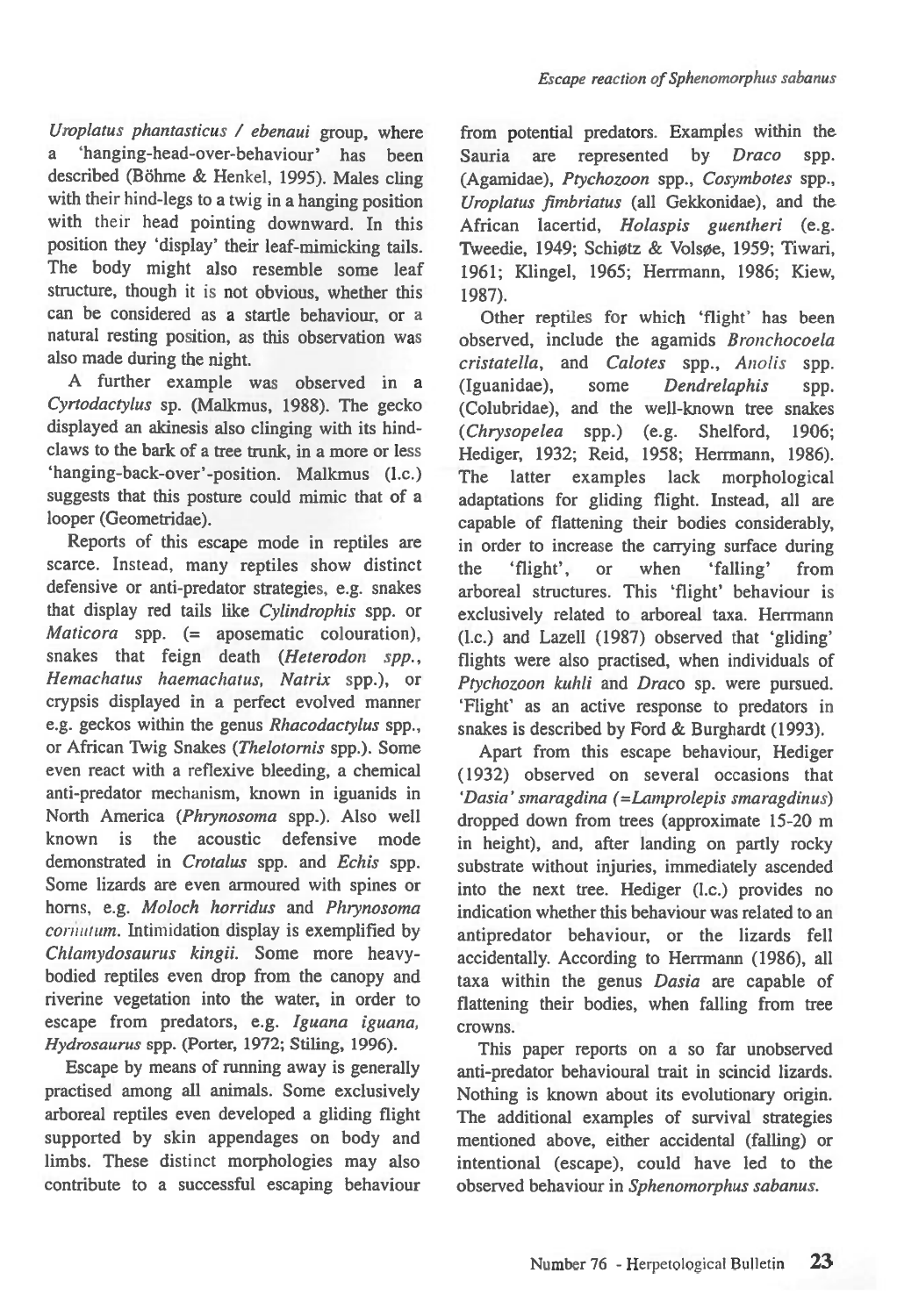#### *Escape reaction of Sphenomorphus sabanus*



Figure 1. *Sphenomorphus sabanus,* Putussibau, West Kalimantan. Photograph by

As many species in the genus *Sphenomorphus are* tree dwelling (pers. obs.), there are two possible explanations. First, as dropping to the ground is the commonly observed behaviour in many tree dwelling lizards, an escape strategy as described above could confuse flying predators such as birds who would not expect their prey remaining on the branch. Secondly, as also described in *Uroplatus, it* can be an effective escape strategy against other tree-dwelling predators, falling into a cryptic posture. Of course, more observations including experimental ones are required to substantiate and explain this extraordinary escape behaviour and its origin.

#### **REFERENCES**

- Auliya, M. & Abel, F. (1999). Neue erkenntnisse zu *Python curtus* (taxonomie, autökologie, biologie und schutz). *Herpetofauna* **21,** 25-34.
- Auliya, M. & Erdelen, W. (1999). A field study of the Water Monitor Lizard *(Varanus salvator)*  in West Kalimantan, Indonesia - new methods and old problems. *Mertensiella 11,* 247-266.



**Figure 2.** Escape reaction of *Sphenomorphus sabanus.*  Photograph by

- Auliya, M. & Abel, F. (2000a). Geographische verbreitung, taxonomie und nahrungsokologie des Netzpythons *(Python reticulatus).* Teil 1: Einleitung, Material und Methode, Taxonomie und geographische Verbreitung. *Herpetofauna* **22** (127), 5-18.
- Auliya, M. & Abel, F. (2000b). Geographische verbreitung, taxonomie und Nahrungsokologie des Netzpythons *(Python reticulatus*). Teil 2: Nahrungsökologie, Danksagung und Literatur. *Herpetofauna* **22**  (128), 19-28.
- Bacon, J. **P.** (1967). Systematic status of three scincid lizards (Genus *Sphenomorphus)* from Borneo. *Fieldiana Zool.* **4,** 63-76.
- Bohme, W. & Henkel, F.-W. (1995). Studien an *Uroplatus* II: Der Artenkomplex urn *Uroplatus ebenaui* Boettger, 1879, mit Bemerkungen zu *Uroplatus guentheri*  Mocquard, 1908. *Herpetofauna* **17,** 11-23.
- Das, I. (1995). Amphibians and reptiles recorded at Batu Apoi, a lowland dipterocarp forest in Brunei Darussalam. Raffles Bull. Zool. **43,**  157-180.